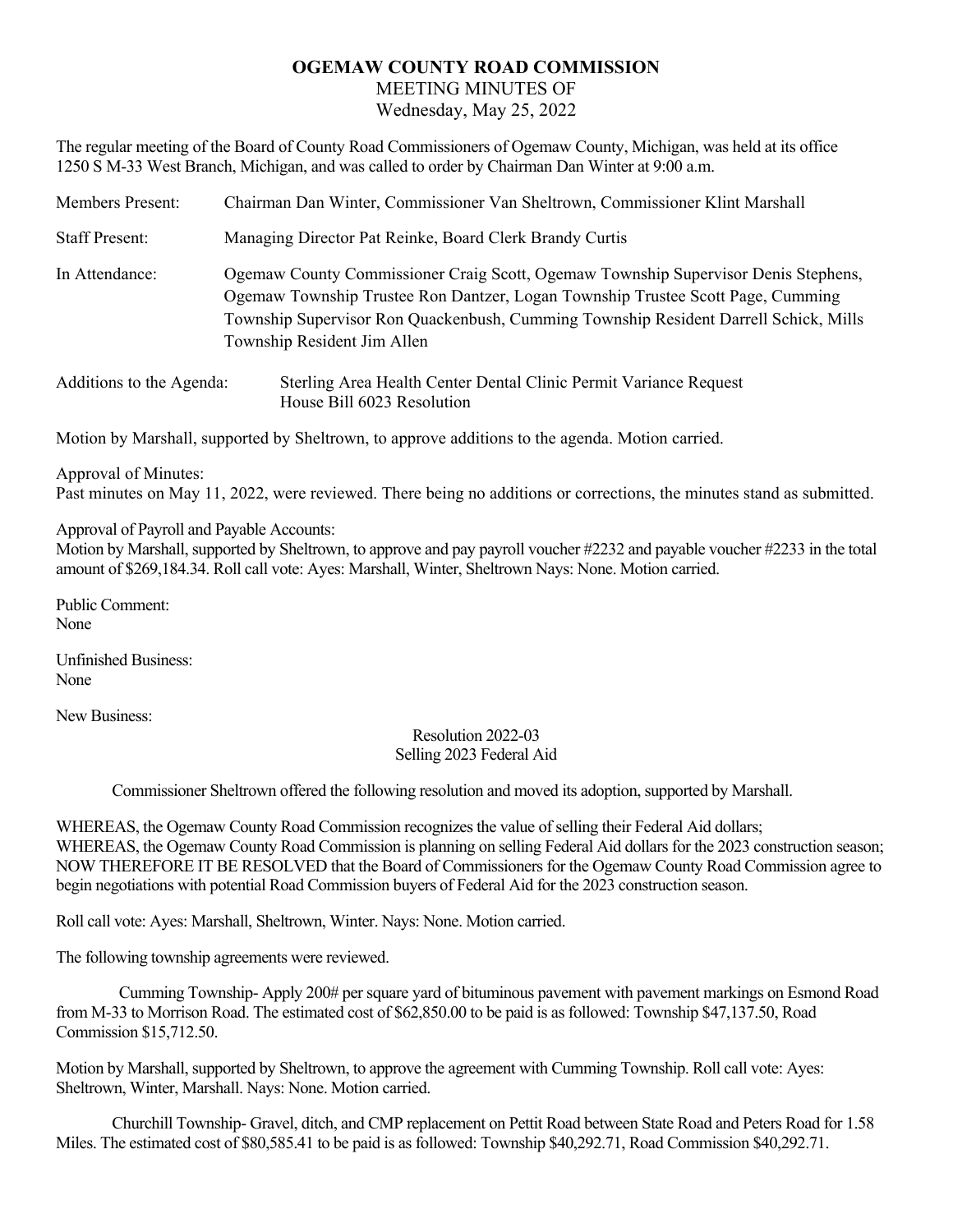Churchill Township: Apply ultra-thin overlay to include shoulder gravel on North Ogemaw for 2 miles. The estimated cost of \$116,400.00 to be paid is as followed: Township \$58,200.00, Road Commission \$58,200.00.

Motion by Marshall, supported by Sheltrown, to approve the agreements with Churchill Township. Roll call vote: Ayes: Marshall, Sheltrown, Winter. Nays: None. Motion carried.

 Rose Township: ¼ crown edge, ultra-thin overlay, with aggregate shoulders for 0.83 miles on Dyer Road. The estimated cost of \$68,352.00 is to be paid as followed: Township \$34,176.00, Road Commission \$34,176.00.

Motion by Marshall, supported by Sheltrown, to approve the agreement with Rose Township. Roll call vote: Ayes: Winter, Sheltrown, Marshall. Nays: None. Motion carried.

 Logan Township: Gravel and ditch along Clark Road from Hardwood Heights north up to 1.5 miles, place 6" 23A road gravel, and spot ditching to help establish positive drainage to include brine. The estimated cost of \$53,189.50 is to be paid as followed: Township \$23,935.28, Road Commission \$29,254.23.

 Logan Township: Gravel and ditching along State Road from Sage Lake to East County line, place 6" 23A road gravel, and spot ditching to help establish positive drainage to include brine. The estimated cost of \$67,587.76 is to be paid as followed: Township \$30,414.49, Road Commission \$37,173.27.

 Logan Township: Gravel and ditching along Beach Road from M-55 to Stahlbush Road, place 6" 23A road gravel, and spot ditching to help establish positive drainage to include brine. The estimated cost of \$67,587.76 is to be paid as followed: Township \$33,793.88, Road Commission \$33,793.88.

Motion by Marshall, supported by Sheltrown, to approve the agreements with Logan Township. Roll call vote: Ayes: Winter, Marshall, Sheltrown. Nays: None. Motion carried

 Mills Township: Private road upgrade agreement for Northern Trail in Northern Trail subdivision to place and shape approximately 1,250 tons of 23A processed road gravel and brine on private road Northern Trail Drive in the Northern Trail subdivision. The estimated cost of \$17,789.75 is to be paid as followed: Township \$17,789.75, Road Commission \$00.00.

 Mills Township: Private road maintenance agreement for Northern Trail Drive in Northern Trail subdivision for 0.52 miles for 5 years, 2022-2027.

Motion by Marshall, supported by Sheltrown, to approve a private road upgrade agreement and private road maintenance agreement for Northern Trails Drive in Northern Trail Subdivision with Mills Township. Roll call vote: Ayes: Sheltrown, Marshall, Winter. Nays: None. Motion carried.

 Mills Township: Apply (2) 165# lifts of 13-A bituminous mix to include shoulder gravel on Skunk Hollow for 0.42 miles. The estimated cost of \$71,350.00 is to be paid as followed: Township \$35,675.00, Road Commission \$35,675.00.

Mills Township: Apply (2) 165# lifts of 13-A bituminous mix to include shoulder gravel on Turner Pine for 0.49 miles. The estimated cost of \$82,410.00 is to be paid as followed: Township \$41,205.00, Road Commission \$41,205.00.

Motion by Marshall, supported by Sheltrown, to approve agreements with Mills Township. Roll call: Ayes: Marshall, Sheltrown, Winter. Nays: None. Motion carried.

Motion made by Marshall, supported by Sheltrown, to request the MDOT \$10,000 licensed professional engineer reimbursement for the year 07/01/2021 through 06/30/2022. Roll call vote: Ayes: Sheltrown, Marshall, Winter. Nays: None. Motion carried.

## **2202-04**

## **In Support of House Bill 6023**

Commissioner Sheltrown offered the following resolution and moved for its adoption:

**Whereas,** accessibility to natural resources such as gravel and sand is imperative to the preservation and maintenance of Michigan's road infrastructure, And

**Whereas,** County Road Commission funding gaps limit purchasing power and producing significant